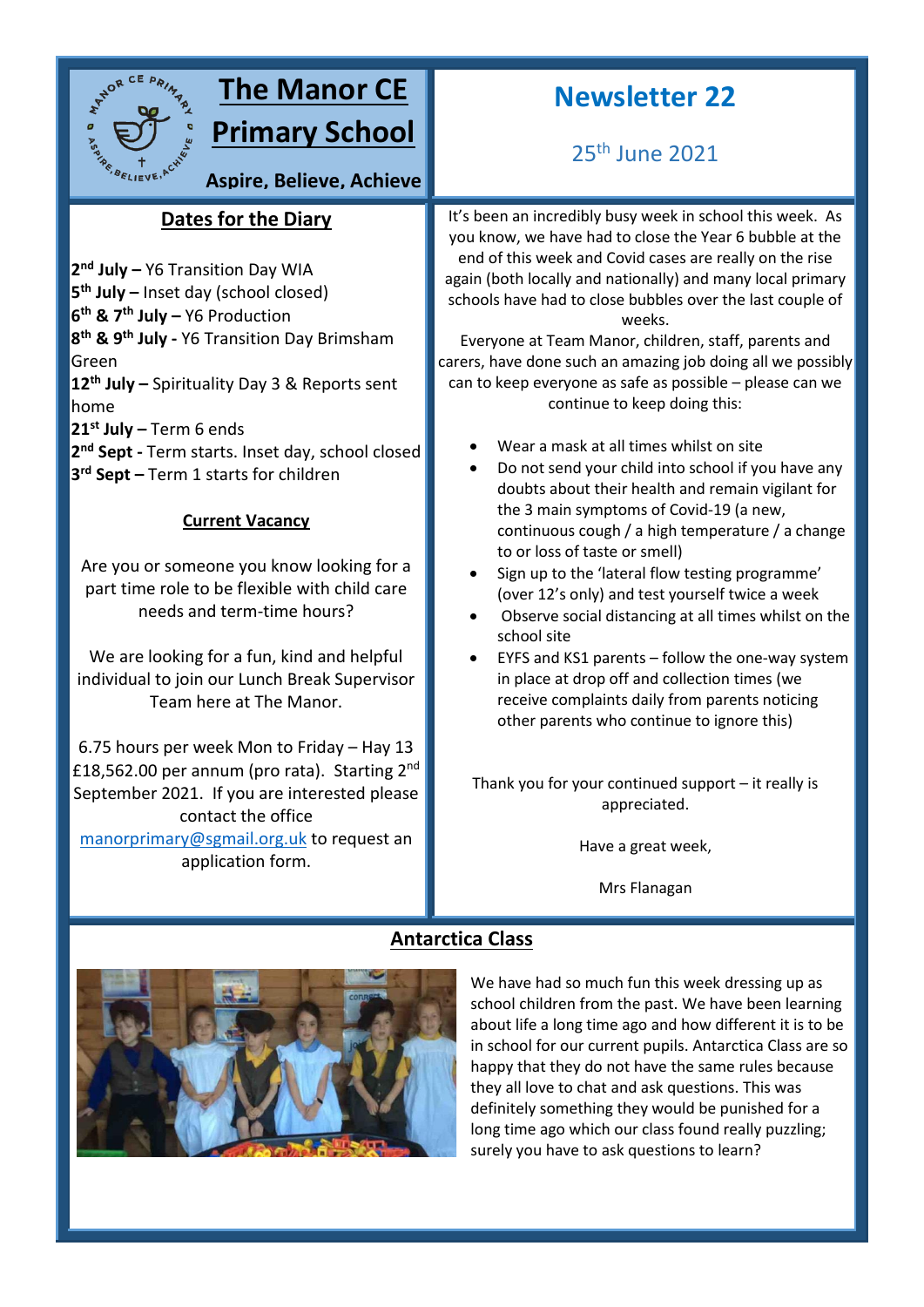#### **Australia Class**

This week, in Australia class we have been learning about life cycles in science. We have also been learning more about John Cabot and how the technology on ships has changed since the 1400's. In English, we have now completed our Cabot biography and are very proud of the finished piece. We have also been working hard on our KIRF of the term, the 2 x table. We are improving our knowledge of the calculations using our counting stick and are practising a little every single day. This week, we also say goodbye to Miss Wilding. She has been with us for a while now and has really helped us with our learning. We would like to wish her all the best in the future.

#### **Africa Class**

This week in Year 2, we have been busy continuing our learning about John Cabot and how he makes Bristol brilliant. We have started to think about the role of technology in his voyage and discussed how these voyages may be different today. In English, we have each produced wonderful postcards from the perspective of John Cabot, using our historical understanding to make these accurate of the time. In maths, we have continued our learning about money to be able to work out the total of money and also work out the differences in price.

#### **Europe Class**

Wowza! Another gem power packed week this week! I am so proud of all of you for filling our pot again! We have had a great week designing our aviation badges ready to start sewing next week. We have been learning all about equivalent fractions, ready to start comparing a wide range of fractions next week. Please remember I will be collecting Reading Records on Monday so please ensure all children bring theirs in so we can get our pebble pot nice and full before the end of term. Have a lovely weekend and I cannot wait to see all of your smiley faces next week $\odot$ 

#### **Asia Class**

This week, Year 4 have been working hard on their 'last flight of Concorde' newspaper reports. They have spent time interviewing each other to practise including quotes in their writing and punctuating them perfectly! We finished our newspaper reports and 2 made it on to the 'WOW work wall' and 3 on to our Topic display! Amazing work all round!

#### **North America Class**

Week 3 is almost over! We have continued writing our diary from the viewpoint of a passenger from HMT Empire Windrush. In Maths, we have been adding and subtracting more fractions, this time using mixed number and improper and finding the common denominator before calculating the final answer. For our topic 'What makes Bristol brilliant?', we have looked at primary and secondary sources and how they are different. In P.E, we have been practicing jumping for length, beginning with a starting long jump then moving on to a standing start triple jump. We have some budding Olympians in our midst! Champion of the triple jump was Tillie! Well done, Tillie!

#### **South America Class**

We have had another great week of learning in Year 6. We started the week with learning about the triple jump in PE. Although we found it challenging to coordinate the hop, skip and jump, we all persevered brilliantly and got better as we went through the session. Additionally, we have continued to develop our historical knowledge, learning more about Windrush and people's experiences as part of The Windrush Generation. This resulted in some excellent newspaper reports being produced. Over the last two days, while learning at home, we have shown our fantastic skills by writing some great stories that build tension and atmosphere well.